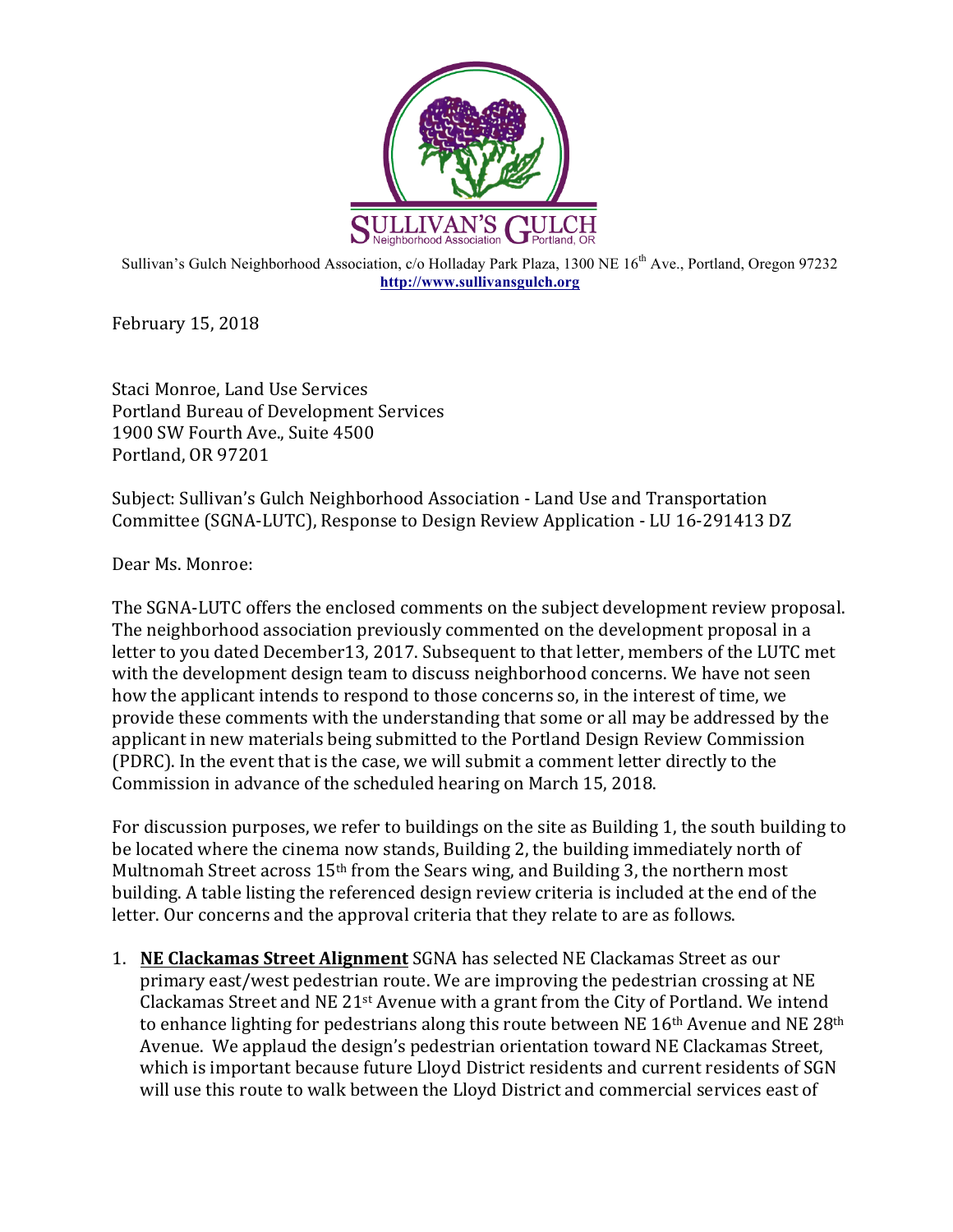28<sup>th</sup> Avenue (e.g. Fred Meyer, New Seasons). *The alignment addresses Lloyd District Design Criteria B3, B4, B5, and C3-2.*

- 2. **Pedestrian Safety: NE 16<sup>th</sup> Street Ped.-Crossing** We applaud the pedestrian walkway through the new development but the design of the NE  $16<sup>th</sup>$  Avenue crosswalk itself is awkward. It has offset crossing points that jog within the median in order to improve sight distances for approaching traffic. The offset crossing often strands pedestrians in the median. We would like the City to reconsider this crossing alignment and/or **install on-demand rapid flashing beacons here to improve pedestrian safety.** This is especially important given the increase in pedestrian use that is likely to occur at this location. The proposed diagonal walkway through the development creates an attractive and efficient walking route between  $SGN$  to the  $11<sup>th</sup>$  Street Max Station and Lloyd Center destinations. *Consider Lloyd Center Design Criteria B1-2, B2, B3-1*
- **3. Pedestrian Safety: Visibility to Lloyd Center** We are concerned that the view to the Lloyd Center is obstructed for anyone walking west along NE Clackamas Street with the aim to pass through the new development to the Lloyd Center and beyond. It may, for example, be possible to see the Convention Center spires from NE  $16<sup>th</sup>$ . The public walkway between Buildings 2 and 3 'jogs' south then west as one passes through the development. It is not possible to see that one is not walking into a dead-end maze until one gets most of the way through the development. This perspective has the potential to create an uninviting atmosphere, especially given that the walkway is narrow relative to what it would be if this were a continuation of a public street.

It is unfortunate that utility lines under NE  $16<sup>th</sup>$  Avenue prevent extending Building 3's northeast wing a bit farther north, which would make it easier to open the view through the pedestrian corridor. A potential solution would be to alter the design for **Building 3 so its south wing is incorporated into the design for Building 2.** This would eliminate the 'jog' in the walkway and allow a direct sightline to the new cinema space in the Sears building. We recognize this would increase the massing of Building 2 and may affect the functionality of Building 3. Alternatively, and at a minimum, the design should include wayfinding signage, enhanced pedestrian-scale lighting **(maybe with lighted pavers to guide pedestrians), and destination signage to encourage and reassure pass through pedestrian use.** Consider Lloyd Center Design *Criteria A5-8, B2, B7, C2,-1, and Central City Design Criteria C1, C5, and C6.*

- 4. **Public Space: Weather Protection in the Plaza Area** There is no weather protection shown for the seating in the 'plaza area' that frames the east entryway to the pedestrian corridor where the NE  $16<sup>th</sup>$  Street pedestrian crosswalk lands. If this area is to function as a three-season public gathering space, protection from rain is needed. Maybe include a functional public art element here? *Consider Lloyd Center Design Criteria A5-3 and A5-4, A8, B5, and B6-1, and Central City Design Criteria C1.*
- 5. **Pedestrian Safety: Access at NE 15<sup>th</sup> Street** We are concerned about the pedestrian environment at the west end of the pedestrian pass-through corridor where it intersects with  $15<sup>th</sup>$  Street, where a pedestrian confronts a wall of angle parking spaces. There is no

Design Review Application - LU 16-291413, February 20, 2018, Page 2 of 5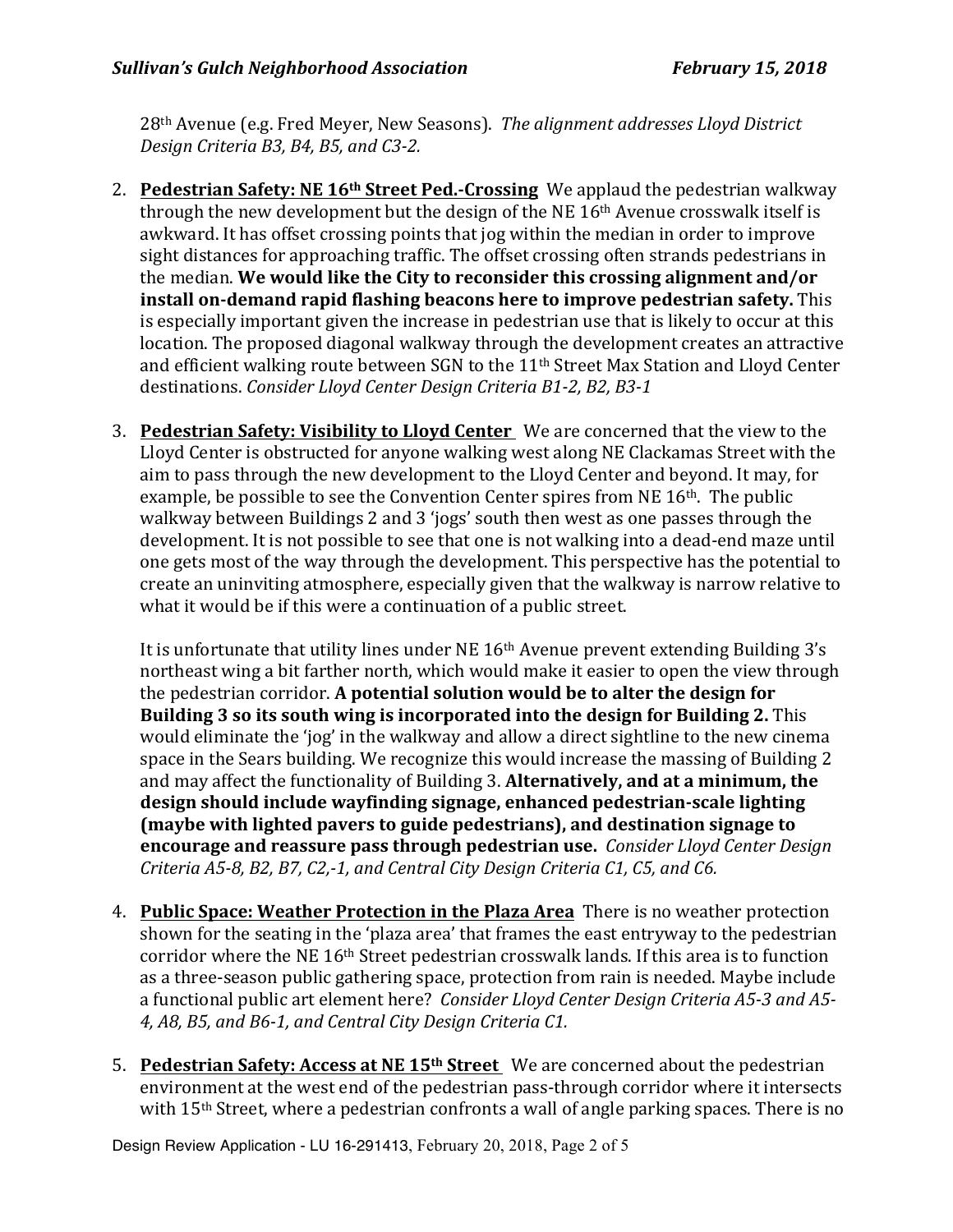obvious way across the street at this point, which is about a block away from Multnomah Street and  $\frac{1}{2}$  block from a crosswalk to the north near the proposed parking garage entry. Walking north or south is out of direction if ones destination is the cinema or the Max Station. The most direct route to these destinations is to 'I' walk as a shortcut. Consider placing a crosswalk at this location. *Lloyd Center Design Criteria B3-1 and B7.* 

6. Landscape, Live/Work and Other Design Features We like the stoop-entries to residences that line the south side of the pedestrian corridor. We like how landscaping is integrated in the edge design for the pedestrian pass through walkway. Is there an opportunity to use storm runoff/gray-water for irrigation of landscaped areas? We like the attempt to activate NE  $16<sup>th</sup>$  Avenue using live/work apartments there. We like the intent to employ a 'Sullivan's Gulch' façade treatment on the east-facing buildings along NE  $16<sup>th</sup>$  Avenue to soften this view from the neighborhood. These features address many Central City and Lloyd District guidelines.

Thank you for the opportunity to comment on this important development project. We look forward to working with staff, the Commission, and the development team to ensure that the project succeeds for tenants and neighbors alike.

Sincerely,

Alfon

Daniel J Heffernan, Chair **David Brook**, Chair

Land Use and Transportation Sullivan's Gulch Neighborhood Association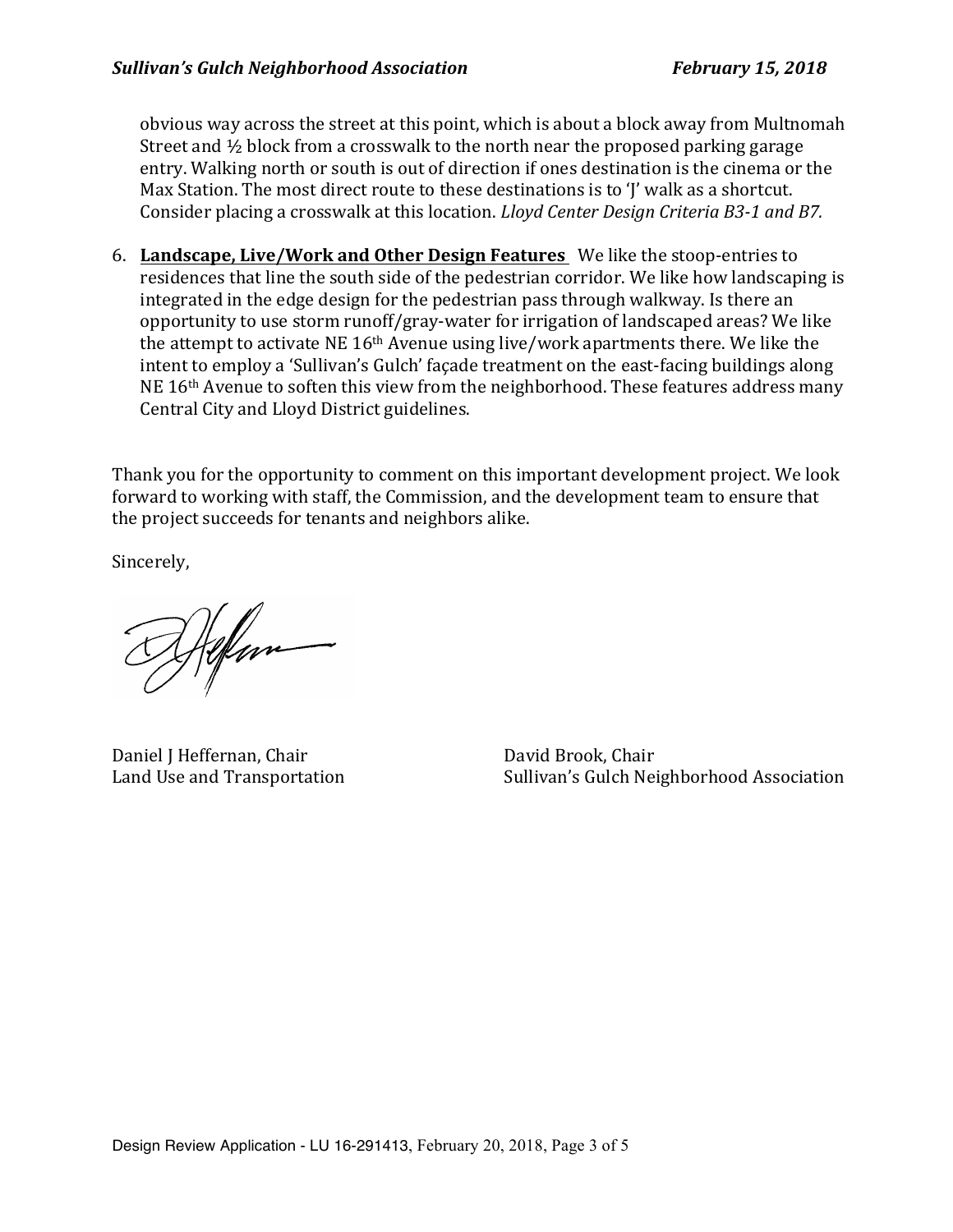| Central City Design Criteria          |                                   |                                 |  |
|---------------------------------------|-----------------------------------|---------------------------------|--|
| C1 - Enhance View                     | Size and place new buildings      | 3. Developing buildings to      |  |
| Opportunities                         | to protect existing views and     | incorporate visual connections  |  |
|                                       | view corridors; Develop           | with adjacent public spaces. 4. |  |
|                                       | building facades that create      | Creating new small-scale views  |  |
|                                       | visual connections to             | into building lobby spaces or   |  |
|                                       | adjacent public spaces.           | entries.                        |  |
| C5 - Design for                       | Integrate the different           | 3. Developing an integrated     |  |
| Coherency                             | building and design elements      | strategy at the sidewalk-level  |  |
|                                       | including, but not limited to,    | of the project.                 |  |
|                                       | construction materials, roofs,    |                                 |  |
|                                       | entrances, as well as             |                                 |  |
|                                       | window, door, sign, and           |                                 |  |
|                                       | lighting systems, to achieve a    |                                 |  |
|                                       | coherent composition.             |                                 |  |
| C6 - Develop                          | Develop transitions between       | 1. Using gathering areas        |  |
| <b>Transitions</b>                    | private development and           | and/or landscaping to define    |  |
| <b>Between Buildings</b>              | public open space.                | transition areas. 3. Developing |  |
| and Public Spaces                     | Use site design features such     | open spaces that serve as       |  |
|                                       | as movement zones,                | transition spaces to the        |  |
|                                       | landscape elements,               | building. 7. Providing clear    |  |
|                                       | gathering places, and seating     | transitions from public to      |  |
|                                       | opportunities to develop          | private spaces.                 |  |
|                                       | transition areas where            |                                 |  |
|                                       | private development directly      |                                 |  |
|                                       | abuts a dedicated public          |                                 |  |
|                                       | open space.                       |                                 |  |
| Lloyd District Design Review Criteria |                                   |                                 |  |
| $A5-3$                                | Incorporate works of art          | art should be incorporated      |  |
|                                       |                                   | into the development of indoor  |  |
|                                       |                                   | and outdoor spaces              |  |
| $A5-4$                                | <b>Incorporate Water Features</b> | Water features should be        |  |
|                                       |                                   | provided in outdoor public      |  |
|                                       |                                   | spaces where appropriate.       |  |

**Table 1 – Applicable Design Review Criteria**